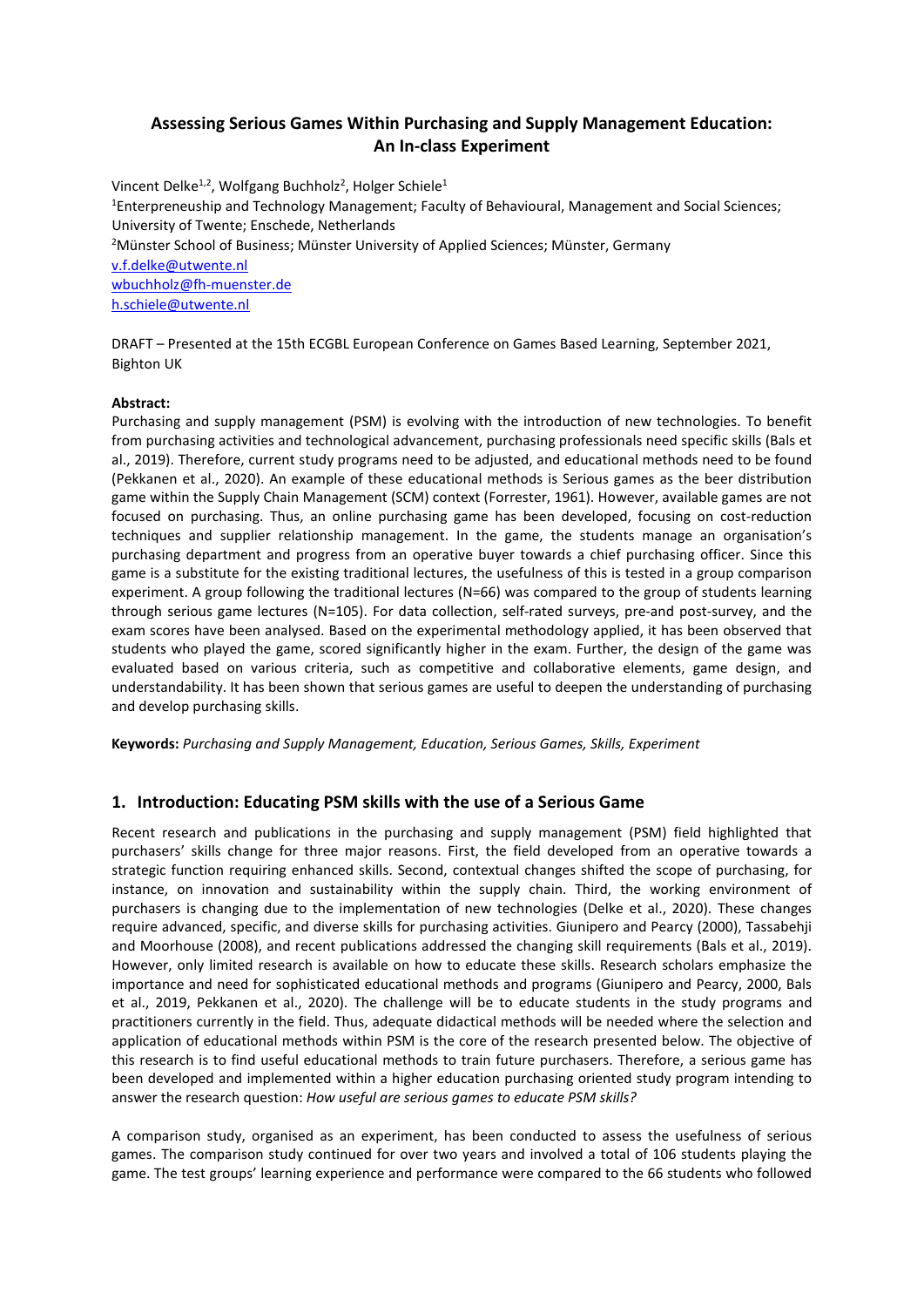three traditional lectures addressing the same learning objectives. Within these "traditional" lectures, students had the opportunity to interrupt the teacher for questions. A pre-and post-survey study has been conducted, and the learning outcome has been assessed based on a 20 questions multiple-choice exam. The study's outcome shows that the developed serious game is a useful method to educate future purchasing professionals, where students playing the game as exam preparation score significantly higher than students following the traditional lectures. Further, the survey study provides insights into how students perceive serious games within PSM education.

# **2. Theoretical background: Building on gamification to design a PSM game**

## **2.1 Gamification and Serious Game literature review**

Researchers are currently differentiating between gamification and serious games. On the one hand, gamification has been described as *"the use of game design elements in a non-game context"* (Deterding et al., 2011), *"creating a gameful experience"* (Hamari et al., 2014), or *"the process of making activities more gamelike"* (Werbach, 2014). Serious games can be defined as *"any form of interactive computer-based game software for one or multiple players to be used on any platform, and that has been developed with the intention to be more than entertainment"* (Ritterfeld et al., 2009). These games are *"a system in which players engage in an artificial conflict, defined by rules, that results in a qualifiable outcome"* (Salen et al., 2004). This paper aims to increase the students' knowledge acquisition and skill by using a serious game that allows indepth learning of the addressed content (Hamari et al., 2014). To develop and assess the game, the gamification and serious game literature has been reviewed. Based on the work of Wilson et al. (2009), and that of Bedwell et al. (2012), a list of 19 game attributes that contribute to learning outcomes is consolidate. These include adoption, assessment, challenge, conflict, control, fantasy, interaction (equipment), interaction (interpersonal), interaction (social), language/communication, location, mystery, pieces or player, progress, surprise, representation, rules/goals, safety, and sensory stimuli. Previous literature shows that serious games help improve student motivation and engagement and achieve learning objectives. Still, limited research addresses the connection between specific game attributes and learning outcomes. To create a meaningful learning experience, the student should have a high engagement level with the learning content, which multiple components can achieve. However, it is difficult to measure performance and outcome measures for retention, satisfaction, attendance, engagement, motivation, and socialisation (Mora et al., 2017).

Developing a serious game needs to benefit the specific stakeholder focusing on domain-specific knowledge (van den Berg et al., 2017, Prensky, 2001). Further, the goal and objectives of the game need to be clear and understandable (Mora et al., 2017, Blunt, 2007, William et al., 2018). By linking the game content and its objectives, it is essential to have the right level of abstraction of the used concepts and reality (Hosseini and Haddara, 2019, Brauner et al., 2016). Thus, the game should represent a simplification of the PSM environment in reality without being too complex. Often, the game's complexity increases while the student progresses in the game, i.e., between different playing rounds (Westrom and Shaban, 1992). While playing the game, adequate rules and level of complexity should continue, such that the students can observe the impact of their decisions (Aguiar and Nakano, 2017, William et al., 2018). One central component for a serious game to achieve high student engagement is the enjoyment level of the student-player (Aguiar and Nakano, 2017, Mora et al., 2017). When the students enjoy playing the game, they are more likely to continue and achieve the best possible results. Therefore, serious games benefit from appealing aesthetics via the user interface and gameplay (Brauner et al., 2016, Hosseini and Haddara, 2019, Aguiar and Nakano, 2017). Further, the enjoyment and engagement of the students increase with the presence of the elements that support competition, rewards, and rankings (William et al., 2018). The interaction between the different learners is highly important, which can be achieved by competition and collaboration between the players (Gari et al., 2018, Muangsrinoon and Boonbrahm, 2019). To help the student's learning, addition performance indicators in the game provide instantaneous feedback. Thus, multiple opportunities for feedback should be available to allow the student to reflect on game activities and their decisions (Brauner et al., 2016, Gari et al., 2018).

#### **2.2 Skills and competencies in PSM**

The PSM-skills literature is a tributary to Larry Giunipero and co-authors' seminal work. The scientific reports for the longitudinal research of the Centre of Advanced Purchasing Studies in 1993 and 2000 (Kolchin and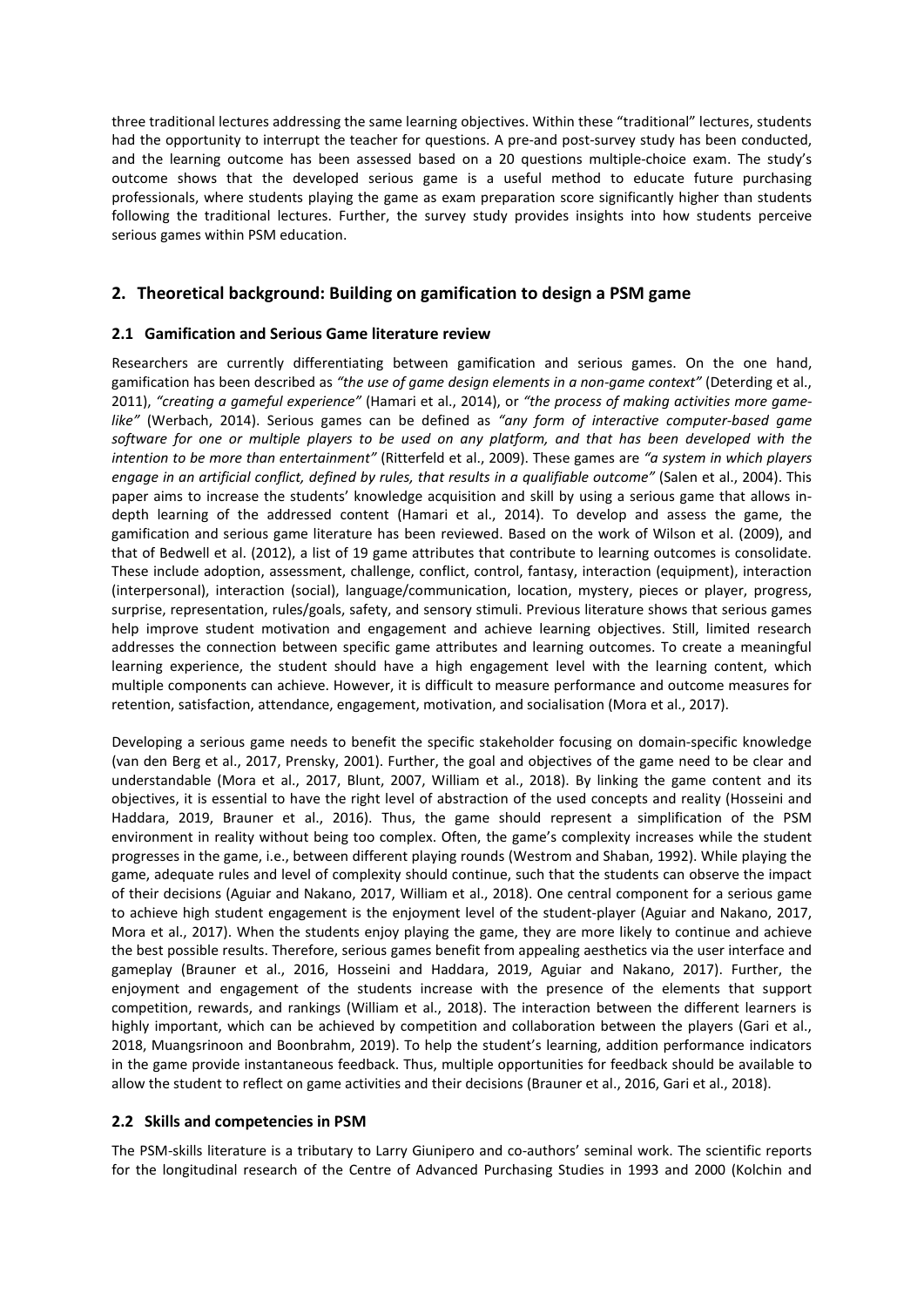Giunipero, 1993, Giunipero and Pearcy, 2000) resulted in the study of Giunipero and Pearcy (2000) that summarises the findings in the field in the 20th century providing a PSM skills taxonomy. Next, the research of Tassabehji and Moorhouse (2008) concludes that a purchaser needs to master a complete set of skills, which include Technical Skills, Interpersonal Skills, Internal Enterprise Skills, External Enterprise Skills, and Strategic Business Skills (Tassabehji and Moorhouse, 2008). Recently, Bals et al. (2019), extended the body of knowledge with an extensive literature review combined with interview studies to conclude the skills needed by current and future professionals. Next, the work of Delke et al. (2020) and Stek and Schiele (2020) extended the list, identifying specific skills needed to achieve success within PSM. The available list of skills was evaluated, and a list of PSM skills needed was abstracted (see list within the results Table 5). Here, the focus was on needed "hard skill" within the field (Andrews and Higson, 2008). These PSM skills were addressed within the later described game design and experiment as the course's learning objectives.

## **3. Methodology: Between groups comparison experiment**

#### **3.1 Two groups experiment**

This research uses an experimental study approach to identify causality and identify mechanisms where other data sources fail to provide insights (Charness et al., 2012, Chatterji et al., 2016). The experimental research design helps to understand the role and benefits of the developed serious game in educating PSM skills. Various educational studies use a pre-experiential design, where a group is exposed to an experimental variable or an event (X), and later the outcome is measured based on observation or measurement (O) (Campbell and Stanley, 2015, Hacking, 1984). This research applies an O1-X-O2 experiment research design, which includes a measure of knowledge before (O1) and a measure of knowledge after (O2) exposing the group to the experimental variable or event (X) (Campbell and Stanley, 2015). Therefore, the one-group pretest–the post-test design was conducted based on a survey. Further, to compare how well students learned from the game compared to the traditional lectures, a control group design was utilized, resulting in a between-subject design (Charness et al., 2012). Since there was no control group available within the same bachelor program, the identical learning objectives were taught using a traditional lecturing approach in the master's program. The aspect that is beneficial for this study was that both groups are comparable in their preknowledge on purchasing related topics, owing to a lack of purchasing related courses in their previous study programs or education. The study was conducted across two academic years (2019-2021), resulting in two data collection phases of the experimental and control group (see Figure 1). In the study year 2020-2021, the data collection was challenged by the COVID-19 pandemic. However, it was possible to organize the courses similar to previous years, organizing the control groups lectures online, and the game sessions as an offline tutorial on campus. Further, the assessment of the learning outcome, here the multiple-choice questions, were not published. The data collection was similar in all years, confirmed by the similar assessment scores between the years (see Table 6), finding no significant difference.



**Figure 1:** Experiment Setup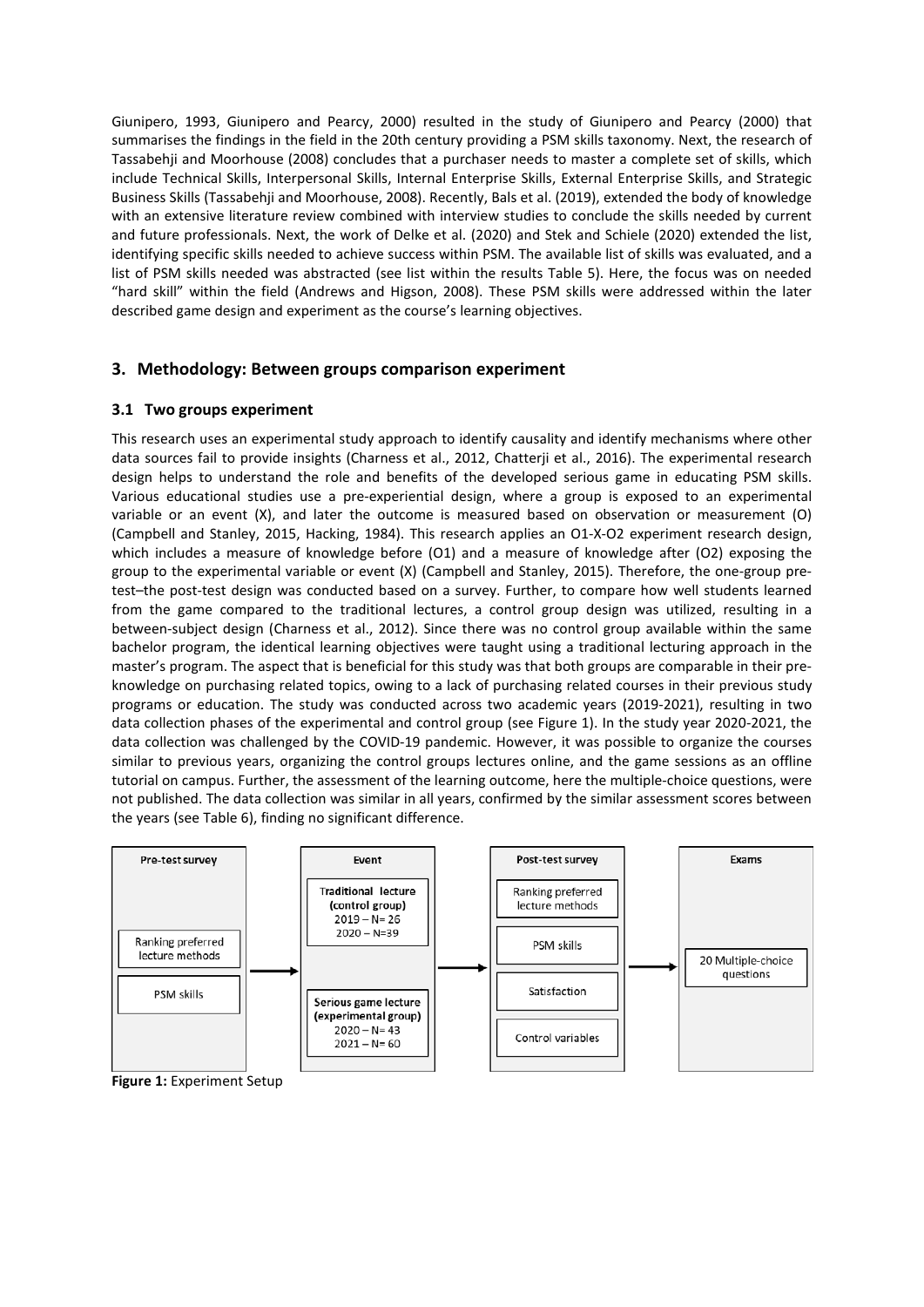#### **3.2 Lecture content and game design**

The developed game is an online multiplayer game that classifies as a simulation game and is used as a case study (Wilson et al., 2009). Since the game addresses the PSM context, characterised by marked dynamics, it was important to find a game design that allows interaction between the different teams (players). These interactions include the influence of one team's decision on the game situation of other teams, for example, an increasing price when the demand for components is high. In the game, students take the role of purchasing manager of a middle-sized brewery. Students play the game in teams of 2-3 players. The teams were randomly assigned by the teachers and did not change during the game. The game course is organised into four lectures, wherein each lecture, students will play one business year of the brewery (four years in total). The first lecture takes about 45 minutes to introduce the game, organises the student teams, and playing the first round of the game to get to know the game environment. Next, the three modules (1) Supplier Satisfaction; (2) Cost-optimisation; and (3) Innovation Management follow (see Figure 2). Each module is organised in three phases, following the input-process-outcome serious game design model of Garris et al. (2002). First, a micro lecture is held by the teacher introducing the instructional content and game characteristics of the discussed module. Next, students play for 45 minutes the game, followed by a reflection and discussion (see Figure 2). Within the first phase, the input, the teacher introduces the instructional content as a micro lecture, where the teacher provides a short introduction on the discussed topics within the modules and introduces where these topics are embedded within the game. The second phase addresses the process of the game where students will play the game within an online environment. During the playtime, students will analyse the purchasing situation of the firm, take decisions within their purchasing department, observe the outcome of their decisions, reflect on their decisions, and improve their plan for the next round. The students' decisions include requesting and preparing to solicit offers to order components from suppliers, cost pricing to market their products, and several investment projects to launch cost-saving techniques or improving supplier satisfaction. All decisions are managed within the online game environment and will be progressed by the teacher automatically. As the game progresses, the students need to compete against each other for scarce resources in an increasingly complex supply market, including an element of surprise. The goal is to use a consistent purchasing strategy, fulfil the need for products, and reach a higher profit. The players who fulfil these goals better win the game. Therefore, the game provides direct feedback on how their decisions impact their game performance. Here, students see how decisions affect their profit margin or improve their supplier satisfaction. To increase feedback to the students, within phase three, the output, students discuss with their teacher in-class what is happening within the game, providing structure to the students' reflection. To increase competition within the game, students can partly see the decisions taken by other teams. These presented decisions include those decisions which would be transparent within a real-life market situation, increasing the level of reality of the game. Additionally, the game provides a ranking and performance dashboard. These performance indicators include, for example, the attained saving, profit, supplier satisfaction score, and selected suppliers of all groups. Within this dashboard, the specific decisions taken by other groups are not visible. Only a summary of the groups' decisions is presented. Further, the game uses collaborative elements to increase the interaction between teams. These collaborative elements include purchasing related decisions, which students' teams can take together. To make use of these collaborative decisions, the students must find teams willing to cooperate on projects within the game. These projects could, for example, include a collaborative sourcing strategy, bundling the purchasing volume of two teams to reduce purchasing costs. After playing the game for four years, the winning team is announced, and together with the teacher, discussing the used tactics in class. This debriefing of the game and reflection on the learning objectives is essential for the learning outcome.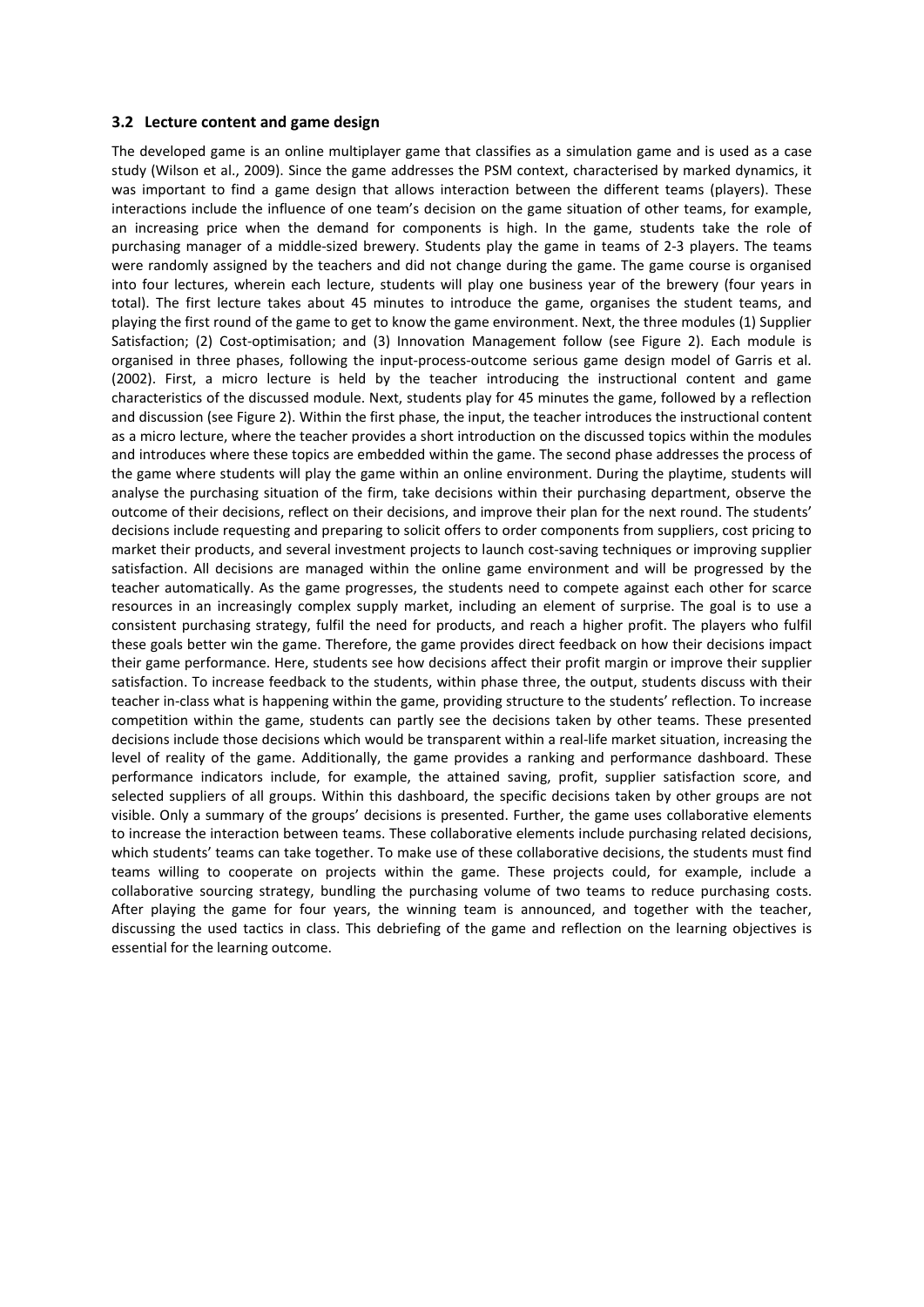

**Figure 2:** The serious game process

## **3.3 Sample characteristics**

Within this research, the data is collected for the two experimental and two control groups at three scheduled times: (1) the pre-survey, (2) the post-survey, and (3) a 20 questions multiple-choice exam. 168 students participated experiment voluntarily and are provided with an opportunity to exit the data collection at any moment. Furthermore, the students were informed that overall group scores are used for scientific research, where collected data will be treated anonymously and cannot be traced back to individual persons. The sample characteristics are presented in Table 1. Only students with the same level of knowledge of the PSM field were selected to allow group comparison. Given that both programs are familiar to the researchers, it can be assured that they might not have addressed PSM related topics in their study programs. Before joining the lecture or game, their level of knowledge of PSM-related topics was assessed based on a self-assessment survey.

| Variable                                  | Item                                                  | <b>Serious Game</b>    | <b>Classic lecture</b> |  |
|-------------------------------------------|-------------------------------------------------------|------------------------|------------------------|--|
|                                           |                                                       | ("experimental group") | ("control group")      |  |
| Student numbers                           | N                                                     | 103                    | 65                     |  |
| Age                                       | Average Age                                           | 22.55                  | 25.02                  |  |
|                                           | Male                                                  | 66                     | 43                     |  |
| Gender                                    | Female                                                | 37                     | 21                     |  |
|                                           | <b>Diverse</b>                                        | 0                      | 1                      |  |
|                                           | <b>Netherlands</b>                                    | 72                     | 56                     |  |
| Nationality                               | Germany                                               | 15                     | 3                      |  |
|                                           | Other                                                 | 16                     | 6                      |  |
|                                           | High school or Secondary school                       | 97                     | 0                      |  |
| Highest<br>completed<br>educational level | <b>Bachelor University</b>                            | 5                      | 41                     |  |
|                                           | <b>Bachelor University of Applied Sciences</b>        |                        | 21                     |  |
|                                           | Other                                                 | 0                      | 3                      |  |
|                                           | <b>Bachelor International Business Administration</b> | 85                     | 0                      |  |
| Currently enrolled<br>study               | <b>Master Business Administration</b>                 | 2                      | 15                     |  |
|                                           | Master Industrial Engineering and Management          | $\Omega$               | 44                     |  |
|                                           | University level other                                | 16                     | 6                      |  |

**Table 1:** Sample characteristics

#### **3.4 Data collection and analysis**

To assess the difference between O1 and O2, a Paired-Samples or Dependent t-test with the Confidence Interval (CI) percentage at 95% is used (Field, 2018). The students answered the pre-survey before the first lecture and the post-survey at the end of the course (see Figure 1). The survey results were collected using the Qualtrics online survey software, where students provided their student numbers to match their pre-and postsurvey results. Further, the multiple-choice exams were hosted offline on paper at the university. Post-data collection, the 'mean' results from subtracting the different items' outcomes in the post-survey from the presurvey were calculated. Within the pre-survey, the students rated their preferred method of learning and assessed their purchasing competencies. The post-survey results addressed their preferred way of learning, their purchasing competencies, and an evaluation of the game and lectures. Here, the students' preferred way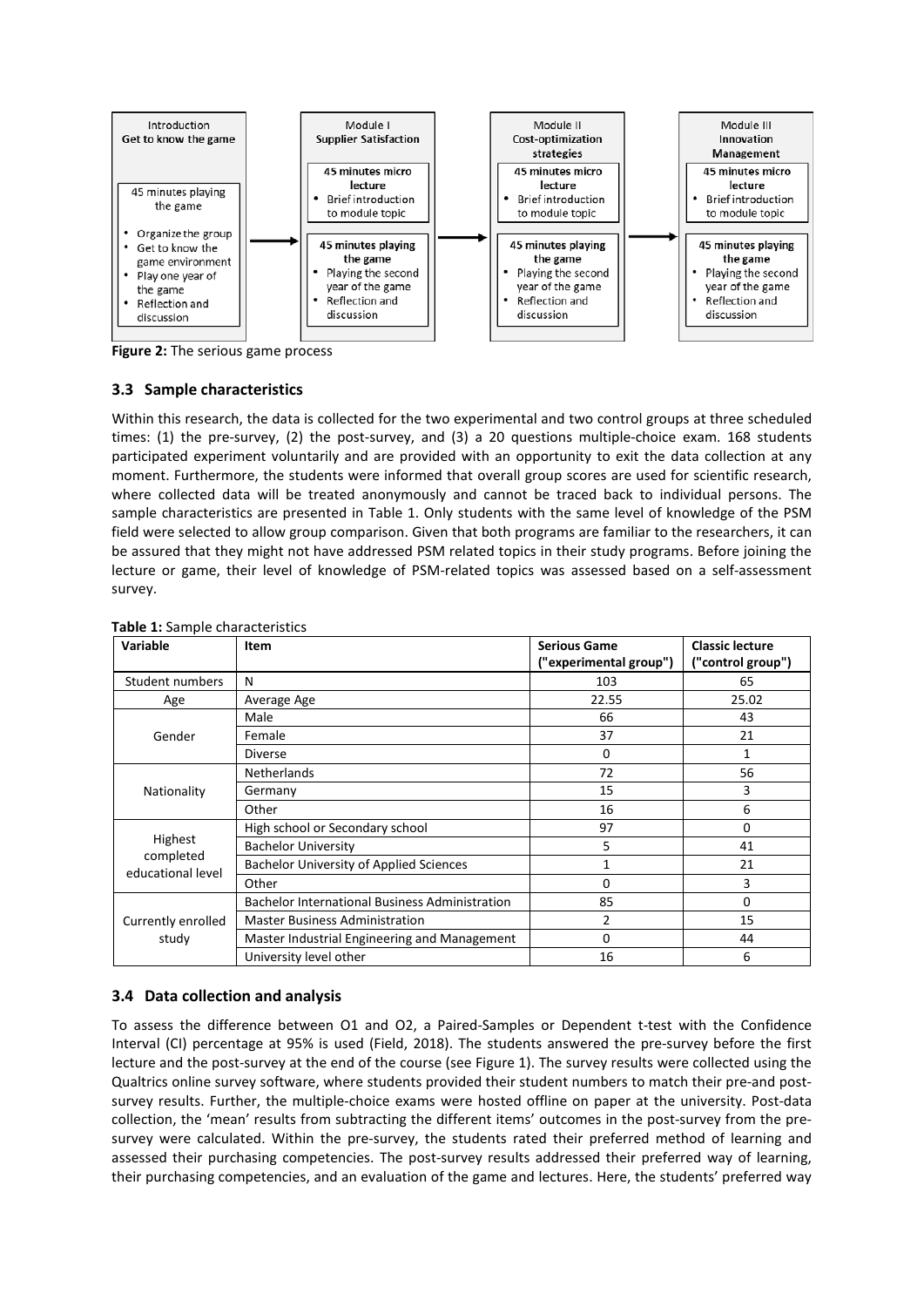of teaching was limited to the teaching methods used at the case university. Further, the competencies were assessed based on the survey design used by Stek and Schiele (2020). Also, the game attributes and elements were addressed based on the presented literature review above, including gamification elements (Hamari et al., 2014) and serious game attributes (Bedwell et al., 2012). Last, the variables addressing students' engagement, motivation, and energy level were measured according to Hamari et al. (2016), Caruana et al. (2016), and Welbourne et al. (2005). The competence level was measured on a 5-point-Likert scale from "no competence" to "training others in this competence". Further, control variables and the students' perception were measured on a 5-point-Likert scale from "fully disagree" to "fully agree". Moreover, Cohen's d effect sizes are calculated. The effect size are considered to be 'small' (.2<d<.5); 'medium' (.5<d<.8); or 'large' (.8<d<1.2) (Cohen, 1988).

## **4. Results: The game design is well-made and a high learning outcome was achieved**

#### **4.1 Students' game evaluation**

Before playing the game, the preferred learning method was interactive lectures (mean = 3.10). The interactive lecture involves a high level of interaction between the students and the teacher, following a student-centred learning approach. After playing the game, serious games were preferred with a mean value of 3.04, which corresponds to a significant increase compared to the mean value of 3.97 before playing the game (see Table 2). This result shows that students were highly satisfied with the game and find it useful to enhance their PSM competencies. All nine lecturing methods are used at the case university, where traditional lectures are the dominant educational methods, and serious games are used more frequently in recent years. Additionally, the university largely utilises group work within the study program, which is also part of the developed serious game.

| Learning method             | Pre-survey* | Post-survey* | <b>Mean difference</b> | Significance (2-tailed) |
|-----------------------------|-------------|--------------|------------------------|-------------------------|
| Interactive lectures        | 3.10        | 3.16         | 0.058                  | 0.780                   |
| Serious games               | 3.97        | 3.04         | $-0.932$               | 0.000                   |
| Case-based learning         | 4.18        | 4.78         | 0.592                  | 0.027                   |
| Studying lecture slides     | 4.63        | 4.73         | 0.097                  | 0.669                   |
| Instructional videos        | 4.89        | 4.89         | 0.000                  | 1.000                   |
| <b>Traditional lectures</b> | 5.00        | 5.13         | 0.126                  | 0.611                   |
| Group assignments           | 5.95        | 6.37         | 0.417                  | 0.114                   |
| Individual assignments      | 6.31        | 6.33         | 0.019                  | 0.942                   |
| Studying from books         | 6.96        | 6.58         | $-0.379$               | 0.070                   |

**Table 2:** Ranking of the preferred lecture methods

\*Ranking scale from 1-9 (1=highly preferred to 9=less preferred); N=103

After playing the game, students rated their satisfaction level of playing the game and their engagement within the sessions. The questions asked were related to the above-described attributes, which help in developing a serious game. The first set of variables addressed the meaningfulness of the game for the learner, addressing the domain-specific knowledge and the perceived usefulness of the game for the student to learn (see Table 3). Results show that the game is a useful addition to the existing courses and study program, where students are satisfied to have played the game. Further, the students assessed that the game is a valuable addition to the traditional lectures, where the game helped retain the knowledge learned. Lastly, the students anticipated that the game help to develop PSM skills, which was later tested using the multiple-choice exam scores.

|  | Table 3: Testing the satisfaction and engagement level of students playing |  |
|--|----------------------------------------------------------------------------|--|
|--|----------------------------------------------------------------------------|--|

| <b>Variable</b>                                          | Mean*           | <b>Std. Deviation</b> |  |
|----------------------------------------------------------|-----------------|-----------------------|--|
| Satisfied with having used the game                      | 4.12            | 0.548                 |  |
| The right thing that the game was included in the course | 4.02            | 0.727                 |  |
| Not happy to use the game in the course                  | $1.84(4.16)$ ** | 0.883                 |  |
| Improved study performance                               | 3.56            | 0.848                 |  |
| Improved understanding of PSM                            | 4.01            | 0.634                 |  |
| Enhanced effectiveness in the study of PSM               | 3.81            | 0.728                 |  |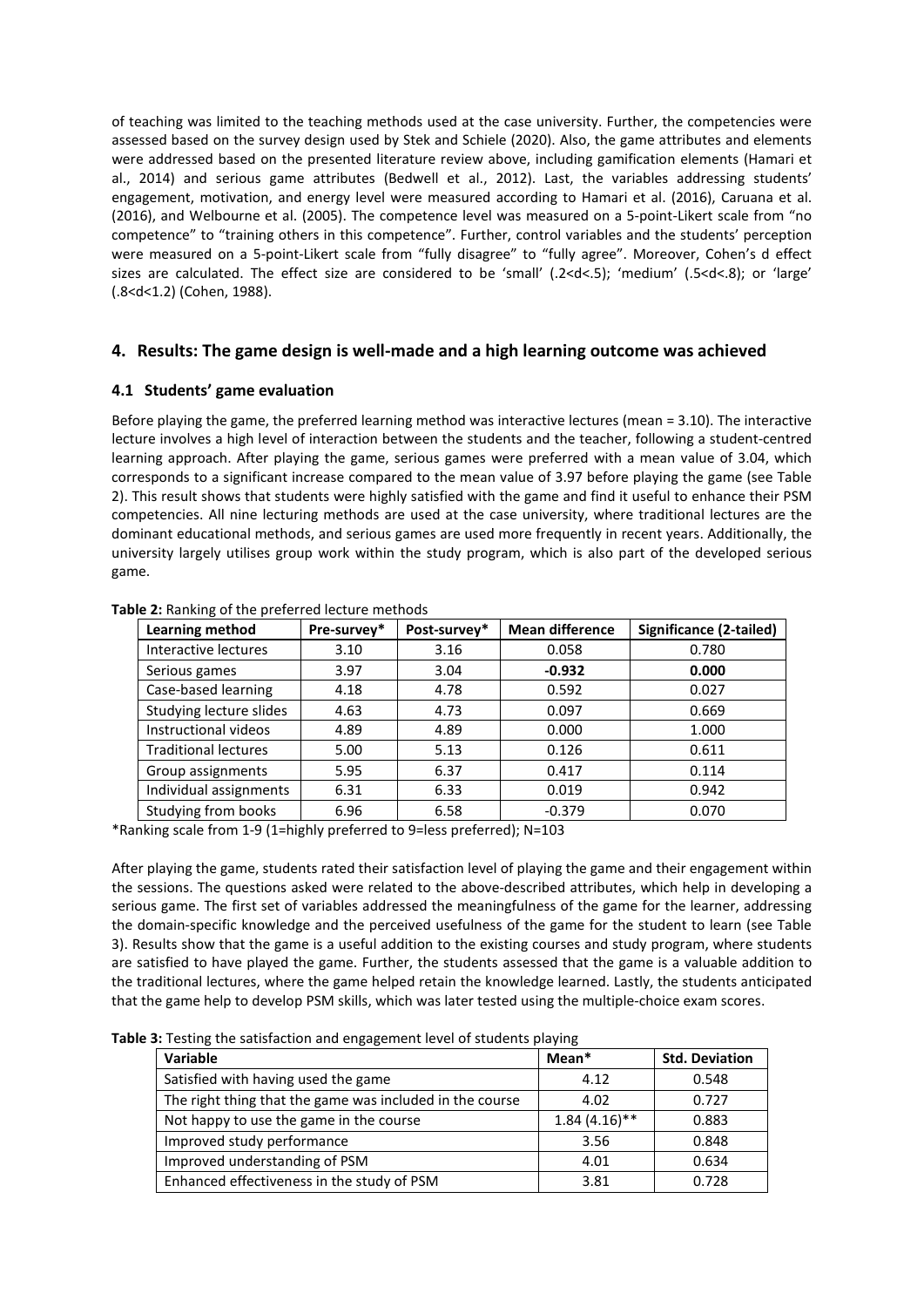| Made it easier to develop PSM skills              | 3.80 | 0.784 |
|---------------------------------------------------|------|-------|
| Useful for addressing PSM-related issues          | 3.88 | 0.783 |
| A valuable addition to the traditional lectures   | 4.17 | 0.687 |
| Helped retain the knowledge learned in the course | 3.93 | 0.675 |
| Showed a clear learning goal                      | 4.19 | 0.672 |
| High level of involvement                         | 4.10 | 0.650 |

\*5-point-Likert Scale (1=Strongly disagree; 2=Disagree; 3=Nether/Undecided; 4=Agree; and 5=Strongly agree); \*\*reverse coding; N=103

As previously mentioned, the game was tested according to variables related to gamification principles and techniques that make a good serious game. One essential variable is the adequate number of rules and the right level of complexity, allowing the student to understand and use the game. Further, the appealing aesthetics via user interface and gameplay helped to improve the usability of the game. The evaluation outcome shows that the developed game is easy to use (see Table 4). Further, the competitive and collaborative elements were tested in detail since these elements help to create a game with high attendance, motivation, and engagement level of the students. High competition between the teams reflects the highly competitive PSM working environment. In this case, the game provided various ranking dashboards, for instance, the achieved profit, various performance measures, and direct visibility on decisions taken by other teams, e.g., the chosen suppliers or strategies. Lastly, the students collaborated with other teams, which improved interaction between them. Here, students could organise cost-reduction workshops together or collaboratively source products from one supplier. This element was especially useful to improve socialisation and engagement.

| <b>Variable</b>                                    | Mean*          | <b>Std. Deviation</b> |  |  |
|----------------------------------------------------|----------------|-----------------------|--|--|
| Learning to use the game was easy                  | 3.83           | 0.793                 |  |  |
| The game was easy to use                           | 3.81           | 0.793                 |  |  |
| Easy to get the game to do what the student wants  | 3.71           | 0.824                 |  |  |
| Easy to become skilful at using the game           | 3.61           | 0.757                 |  |  |
| The interfacing was clear and understandable       | 3.86           | 0.687                 |  |  |
| The game environment felt competitive              | 3.96           | 0.670                 |  |  |
| Competitiveness is what the student enjoyed        | 4.00           | 0.642                 |  |  |
| Found no competitive elements                      | $1.88(4.12)^*$ | 0.855                 |  |  |
| The competitive elements improve game experience   | 3.83           | 0.643                 |  |  |
| Competitive elements helped learning experience    | 3.74           | 0.727                 |  |  |
| Collaboration is what the student enjoyed          | 3.75           | 0.801                 |  |  |
| Found no collaborative elements                    | $1.77(4.23)*$  | 0.795                 |  |  |
| The collaborative elements improve game experience | 3.78           | 0.641                 |  |  |
| Collaborative elements helped learning experience  | 3.76           | 0.678                 |  |  |
| The game was fun                                   | 3.97           | 0.720                 |  |  |
| Engaged with other students                        | 4.06           | 0.712                 |  |  |
| Enjoyment of the game                              | 4.08           | 0.652                 |  |  |
| Possibility for feedback                           | 3.97           | 0.602                 |  |  |

**Table 4:** Testing serious games attributes and gamification principles

\*5-point-Likert Scale; \*reverse coding; N=103

#### **4.2 Increased PSM-related skills**

This serious game was designed to increase specific PSM skills. The skills addressed are based on an in-depth literature review of current and future purchasing competencies. To test the learning outcome, the difference between pre-and post-test was calculated, and a Paired-Samples t-test was performed. Further, Cohen's d effect sizes were calculated, observing a large effect for five skills (see Table 5). These skills are the game's main objectives, where students have to prepare a solicit offer every round and search for suppliers to fulfil their component demand. Further, the supplier development skills increased significantly, owing to the multiple decisions by the students that helped improve the suppliers' performance or improve the relationships with suppliers. Striking is the large effect size for the strategic business partner skills with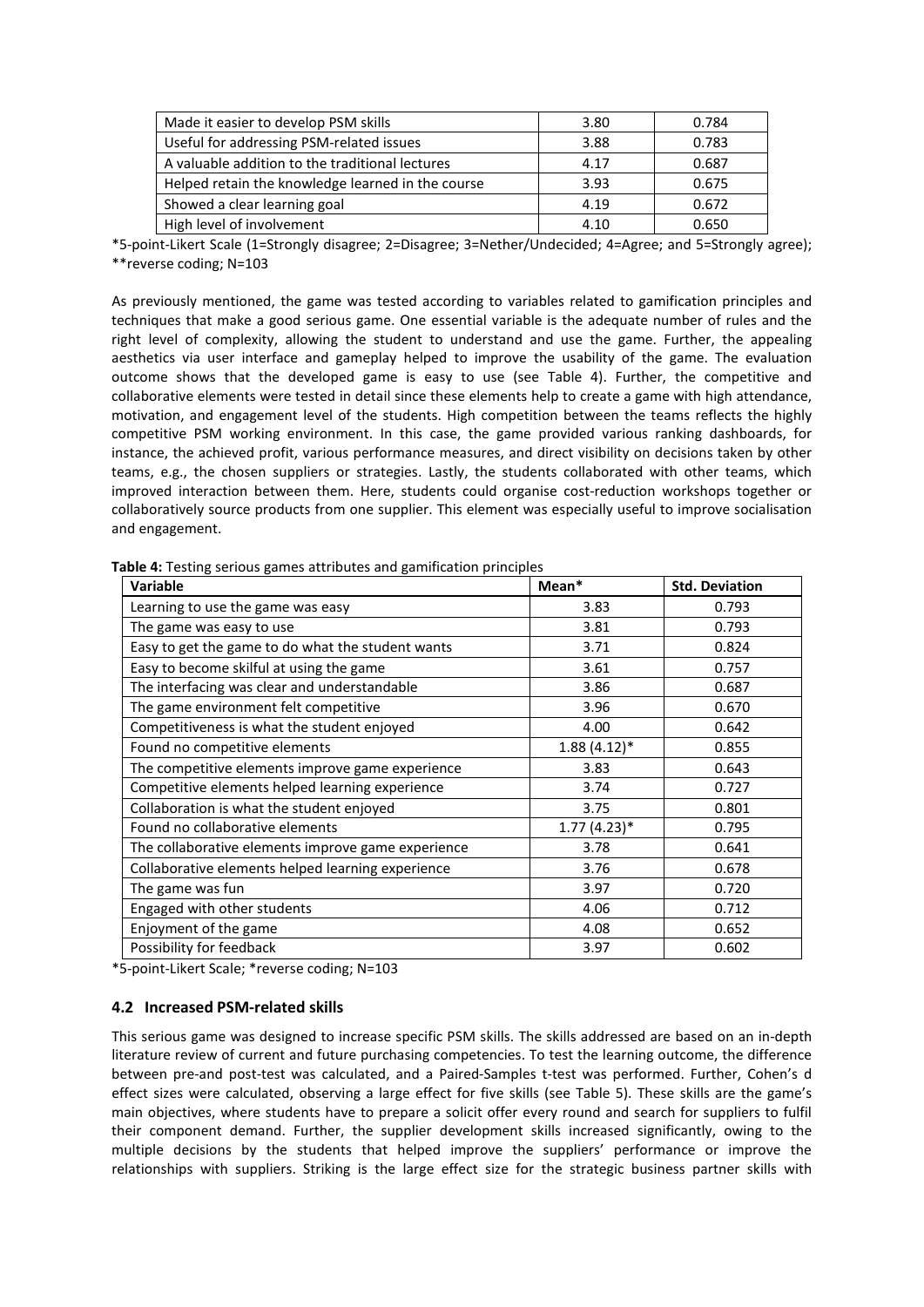suppliers and competitors. The previously mentioned competitive and collaborative elements of the game may provide a rationale. Besides, a medium effect size is observed for ten further addressed PSM skills. These skills are included within the different modules of the game and the micro-lectures. For example, students learn different cost-reduction techniques and apply them within the game. The direct application of the learned techniques in the game helped knowledge retainment. Also, 13 skills were found, which increased but achieved a low Cohen's d value. These skills were mentioned during the short micro lecture but were under representative within the game.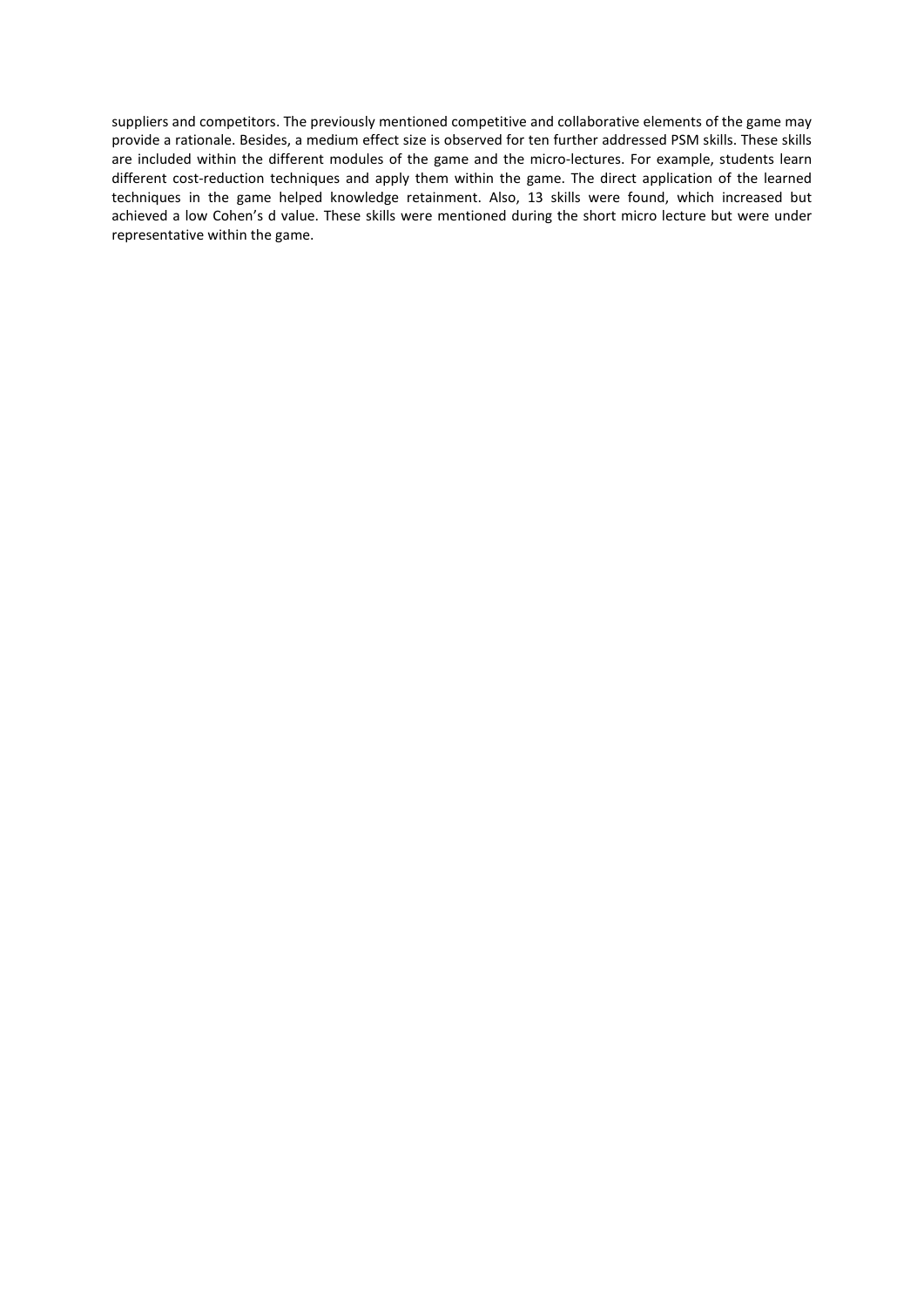| $\sim$ 3. Binerence between pre-and-post-sarvey<br><b>PSM skills</b> | Pre-    | Post-   | <b>Mean</b> | <b>Significance</b> | Cohen's d |
|----------------------------------------------------------------------|---------|---------|-------------|---------------------|-----------|
|                                                                      | survey* | survey* | difference  | (2-tailed)          |           |
| <b>Prepare solicit offers</b>                                        | 1.63    | 2.40    | 0.77        | 0.000               | 1.163     |
| <b>Global sourcing / supplier acquisition</b>                        | 1.81    | 2.48    | 0.67        | 0.000               | 0.860     |
| <b>Supplier development</b>                                          | 1.85    | 2.50    | 0.65        | 0.000               | 0.853     |
| <b>Strategic business partner (supplier)</b>                         | 2.03    | 2.67    | 0.64        | 0.000               | 0.851     |
| <b>Strategic business partner (competitor)</b>                       | 1.89    | 2.50    | 0.61        | 0.000               | 0.835     |
| Supplier relationship management                                     | 2.06    | 2.64    | 0.58        | 0.000               | 0.775     |
| <b>Supply market analysis</b>                                        | 2.03    | 2.54    | 0.51        | 0.000               | 0.719     |
| <b>Evaluate offers &amp; supplier selection</b>                      | 2.12    | 2.59    | 0.48        | 0.000               | 0.710     |
| <b>Cost reduction techniques</b>                                     | 2.16    | 2.56    | 0.41        | 0.000               | 0.640     |
| <b>Negotiation the specific terms</b>                                | 1.98    | 2.47    | 0.49        | 0.000               | 0.600     |
| Supply risk management                                               | 1.95    | 2.35    | 0.40        | 0.000               | 0.586     |
| e-procurement tools                                                  | 1.73    | 2.16    | 0.43        | 0.000               | 0.567     |
| Pooling, planning and organizing                                     | 2.07    | 2.48    | 0.41        | 0.000               | 0.550     |
| <b>Sustainable purchasing</b>                                        | 2.12    | 2.48    | 0.36        | 0.000               | 0.534     |
| <b>Value analysis</b>                                                | 2.27    | 2.63    | 0.36        | 0.000               | 0.512     |
| AI Knowledge                                                         | 1.79    | 2.14    | 0.35        | 0.000               | 0.477     |
| Change management                                                    | 2.07    | 2.42    | 0.35        | 0.000               | 0.473     |
| Innovation implementation                                            | 1.90    | 2.26    | 0.36        | 0.000               | 0.467     |
| <b>Automation skills</b>                                             | 1.90    | 2.27    | 0.37        | 0.000               | 0.463     |
| Innovation sourcing                                                  | 1.96    | 2.26    | 0.30        | 0.000               | 0.449     |
| Commodity knowledge                                                  | 1.91    | 2.19    | 0.28        | 0.000               | 0.410     |
| <b>Financial skills</b>                                              | 2.21    | 2.52    | 0.31        | 0.000               | 0.388     |
| Technical knowledge of products                                      | 1.99    | 2.22    | 0.23        | 0.000               | 0.328     |
| (Big) Data analysis                                                  | 2.17    | 2.41    | 0.24        | 0.000               | 0.320     |
| Strategic (business) skills                                          | 2.30    | 2.53    | 0.23        | 0.001               | 0.310     |
| Project management                                                   | 2.53    | 2.70    | 0.17        | 0.007               | 0.241     |
| Working with R&D                                                     | 1.97    | 2.15    | 0.17        | 0.009               | 0.224     |
| Legal skills (basic)                                                 | 2.08    | 2.22    | 0.15        | 0.006               | 0.190     |

**Table 5:** Difference between pre-and post-survey

\*5-point-Likert Scale (1=no competence; 2=basic; 3=advanced; 4=outstanding; 5=being able to train others)

#### **4.3 Increased performance during the assessment**

Since the two sets of results presented above are based on a self-rated survey, an additional objective measure was taken by utilising an experimental control group study design. This is to compare how well students learned from the game compared to the traditional lectures. This study involved an objective measure based on 20 multiple-choice questions exam at the end of the course. For all four measurement moments, the exam was identical. Between the two moments of examination, minor differences within the groups, and a significant difference between the experimental and control groups was observed (see table 6). To test the difference between the experimental and control groups, a t-test for equality of means was performed (Field, 2018), resulting in a mean difference of 1.193, which is highly significant (N=168).

| <b>Groups</b>                   | N   | Mean score* |                  |            |            |       |                     |
|---------------------------------|-----|-------------|------------------|------------|------------|-------|---------------------|
| <b>Traditional lecture 2019</b> | 26  | 14.65       |                  |            |            |       |                     |
| Traditional lecture 2020        | 39  | 15.10       |                  |            |            |       |                     |
| Serious game 2020               | 43  | 15,65       |                  |            |            |       |                     |
| Serious game 2021               | 60  | 16.45       |                  |            |            |       |                     |
| <b>T-Test Equality of Means</b> | N   | Mean score* | Std.             | Std. Error | Mean       |       | <b>Significance</b> |
|                                 |     |             | <b>Deviation</b> | Mean       | difference |       | (2-tailed)          |
| Serious game group              | 103 | 16.12       | 1.838            | 0.181      | 1.193      | 3.769 | 0.000               |
| Traditional lectures group      | 65  | 14.92       | 2.231            | 0.277      |            |       |                     |

| Table 6: Outcome of the experiment study |  |
|------------------------------------------|--|
|------------------------------------------|--|

\*20 multiple-choice exam questions with four choices each, 20 points maximum score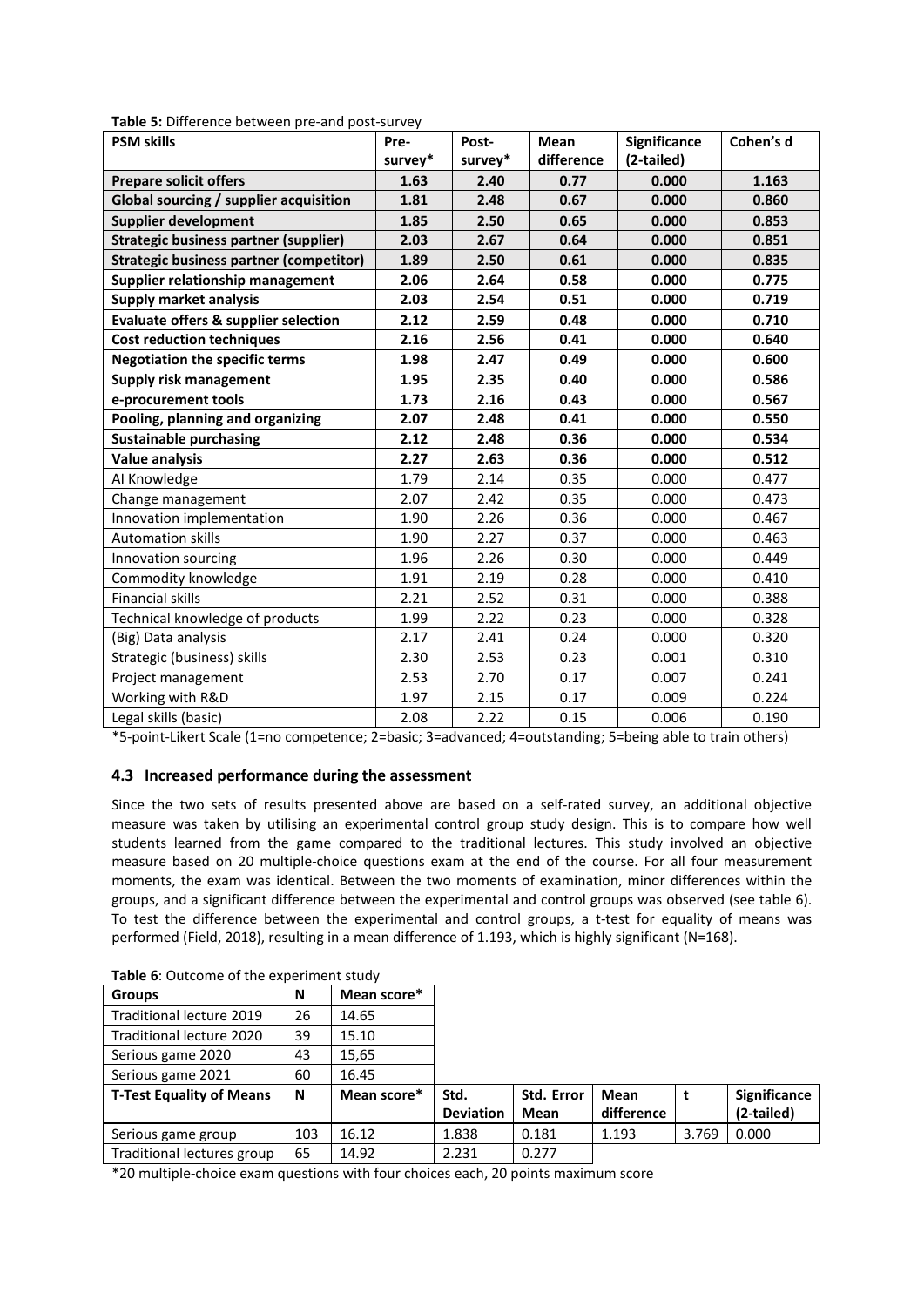## **5. Discussion and conclusion**

What makes this research interesting is that the presented serious game is the first online multiplayer game within the field of PSM. It also classifies as a simulation game and is used as a case study, including student team interaction. Previous games in this field focused on the supply chain management (SCM) context, as the widely used Beer Distribution Game (Forrester, 1961) or other SCM-related gamified education examples, e.g., SC optimisation (van den Berg et al., 2017), sustainable SCM (Hidayatno et al., 2019), and humanitarian logistics (William et al., 2018). In contrast, the presented PSM related serious game focuses on PSM related decisions and skills. Especially the PSM skills needed within the current business environment. Further, the developed game was extensively evaluated based on a students' post-game survey, which indicates that the game design is well-made (Wilson et al., 2009). Within the course design and the game's progress, Garris et al. (2002) input-process-output model was used, which helped improve the learning outcomes. Students assessed high meaningfulness, enjoyment, clear objectives, the right level of abstraction, the right level of complexity, appealing aesthetics and interface, opportunities for feedback, and competitive and collaborative elements. Within the presented study, it is impossible to conclude that specific game attributes relate to specific learning outcomes, but especially the competitive and collaborative elements were standing out as success factors to design a serious game (Bedwell et al., 2012). Besides the effective game design, it was also possible to show that students see serious games as a useful educational method. In addition, the experimental control group design concluded that there is a significant difference within the learning outcome based on the multiplechoice exam results, where students who played the game score significantly higher. Lastly, the research supports gamification principles and techniques that help develop a useful game for education (Bedwell et al., 2012, Mora et al., 2017, William et al., 2018).

## **6. Limitations and further research**

To increase the validity of the results, multiple control variables were included as the timing of the lectures, the professionality of the lecturer, and the students' energy level. However, these variables were not presented due to the length of this conference paper. Still, the reliability of the group comparison experiment is questionable, comparing a bachelor and a master study program. Further, the research did not consider the additional time needed to play the serious game compared to the traditional lecture approach. Thus the efficiency of the learning method cannot be estimated. Nevertheless, the effectiveness and good design of the game can be confirmed. Future research should continue with the analysis of serious game effectiveness and efficiency. Also, the presented research does not address the long-term effects of serious games. Research is needed that collects data over a longer period. Last, gamification principles like recognising learner diversity (Brauner et al., 2016) and stealth learning (Aguiar and Nakano, 2017) were not subject to this research.

## **7. References**

AGUIAR, V. A. C. & NAKANO, M. A model for the development of stealth serious games. International Simulation and Gaming Association Conference, 2017. Springer, 139-147.

ANDREWS, J. & HIGSON, H. 2008. Graduate employability,'soft skills' versus 'hard'business knowledge: A European study. *Higher education in Europe,* 33**,** 411-422.

BALS, L., SCHULZE, H., KELLY, S. & STEK, K. 2019. Purchasing and supply management (PSM) competencies: Current and future requirements. *Journal of Purchasing and Supply Management,* 25**,** 100572.

BEDWELL, W. L., PAVLAS, D., HEYNE, K., LAZZARA, E. H. & SALAS, E. 2012. Toward a taxonomy linking game attributes to learning: An empirical study. *Simulation & Gaming,* 43**,** 729-760.

BLUNT, R. Does game-based learning work? Results from three recent studies. Proceedings of the Interservice/Industry Training, Simulation, & Education Conference, 2007. National Defense Industrial Association Orlando^ eFL FL, 945-955.

BRAUNER, P., PHILIPSEN, R. & ZIEFLE, M. 2016. Projecting efficacy and use of business simulation games in the production domain using technology acceptance models. *Advances in ergonomics of manufacturing: Managing the enterprise of the future.* Springer.

CAMPBELL, D. T. & STANLEY, J. C. 2015. *Experimental and quasi-experimental designs for research*, Ravenio Books.

CARUANA, A., LA ROCCA, A. & SNEHOTA, I. 2016. Learner satisfaction in marketing simulation games: Antecedents and influencers. *Journal of Marketing Education,* 38**,** 107-118.